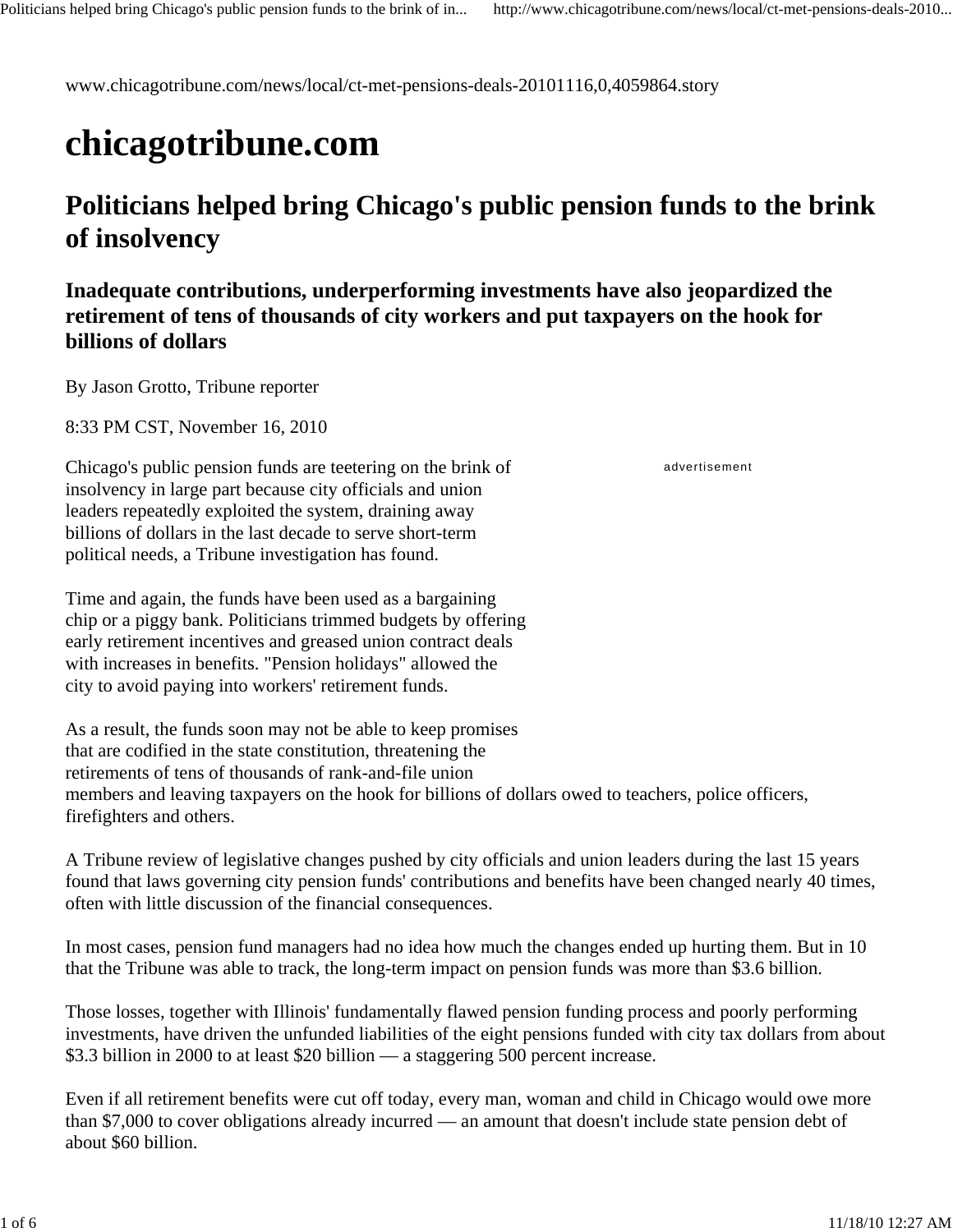"What's happened in Chicago is a reckless disregard for the next generation of taxpayers and workers," said Jeremy Gold, a national pension expert who advises public and private pension funds. "Their birthright has been sold out from under them because they'll be paying for services and benefits that were rendered before they grew up while theirs are cut to save money."

Chicago's pension crisis threatens to stain the legacy of Mayor Richard Daley, who has been at the helm of city government for the past two decades and appoints some of the trustees to the city's pension boards.The city's chief financial officer, Gene Saffold, said that the problems facing the city's public pension funds are not unique to Chicago and have been driven in large part by the worst economic climate in more than 70 years. He said the possibility of the funds running out of money "is purely hypothetical and speculative."

"It's the city's goal to ensure the funds remain solvent without additional burden to the taxpayers," he said in a written response.

**The options for addressing these shortfalls are not pretty. Which would you try first? Vote and share your ideas on Trib Nation.**

It hasn't always been this way. The pensions were run successfully for decades and, just 10 years ago, were relatively well-funded. The teachers pension was close to 100 percent funded in 2000. Municipal workers had funding levels above 90 percent. City laborers had enough assets to cover 133 percent of their liabilities. The city's police pension, traditionally underfunded, hovered around 70 percent.

By the end of this year, however, not one of the pensions' funding levels will be above 70 percent. The police and fire funds are already below 40, and the municipal fund is below 50. Pension experts say funding levels below 80 percent place the long-term viability of pensions in jeopardy and are nearly impossible to overcome without massive borrowing, painful tax increases, cuts to benefits and increased contributions.

#### **Decisions made a flawed system worse**

While Illinois' broken pension system has captured headlines across the country, comparatively little attention has been paid to the looming crisis in Chicago.

The city's pension funds were set up to provide retirement security for tens of thousands of city laborers, engineers, administrators, teachers, bus drivers, police officers and firefighters. Most don't participate in the federal Social Security program, and the vast majority receives modest benefits averaging about \$40,000 a year, the Tribune found.

Most also don't realize their futures are at risk.

"The average cop, right now, doesn't know what's going on with the pension," said Damon Stewart, 34, a police instructor who trains recruits for the Chicago Police Department after spending six years on the beat in Roseland and earning a law degree.

Stewart puts money into the pension fund with each paycheck but says he has no illusions about receiving a pension after he retires. Growing up in Detroit, he saw firsthand how pension funds could go bankrupt.

"Where I come from, a lot of people lost their pensions," Stewart said. "And the way the police pension is going, I've decided not to put all of my eggs in that basket."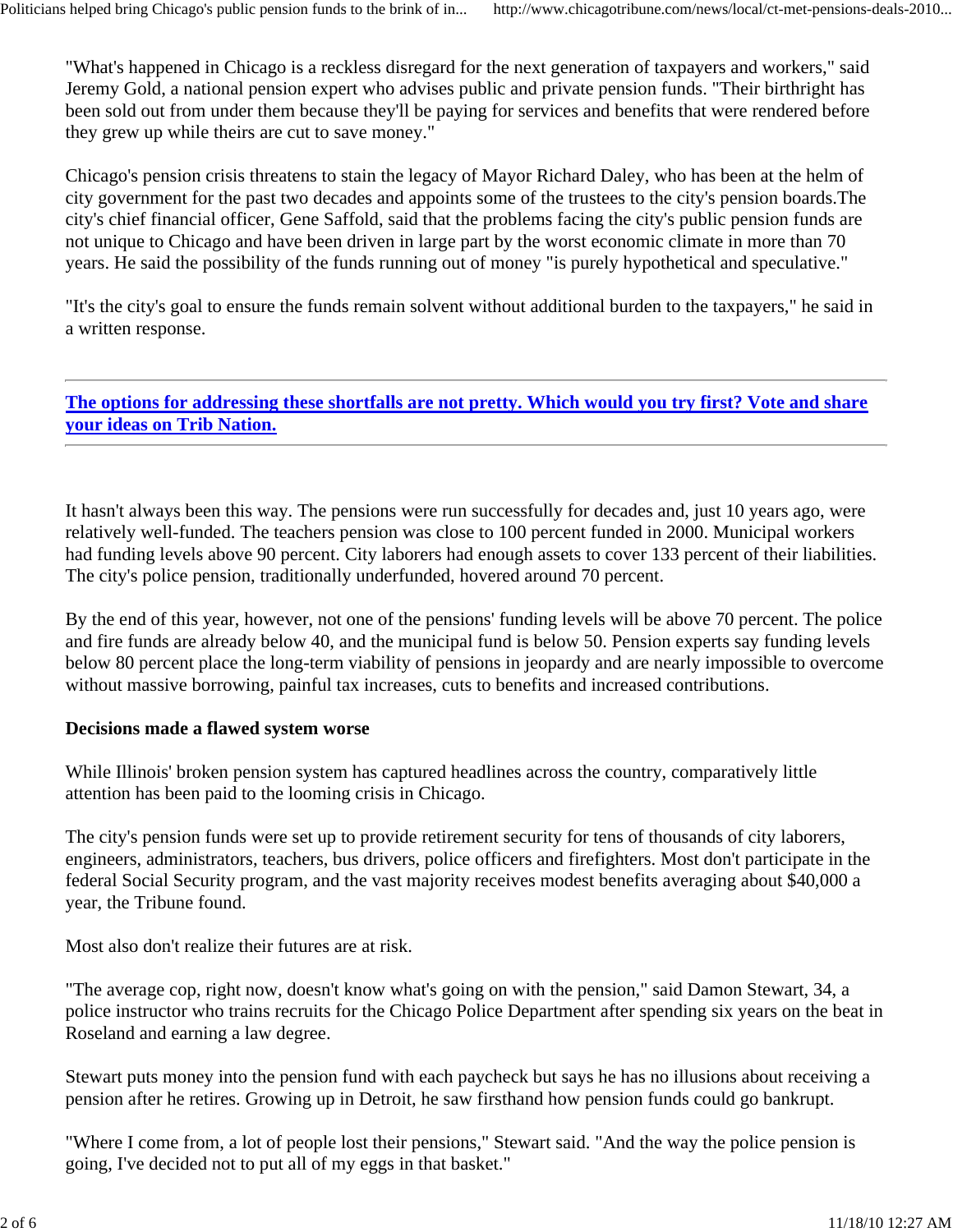From the start, structural flaws buried deep in state law weakened the pension fund system, the Tribune found. It then crumbled under the pressure of questionable accounting practices, a series of politically expedient decisions, Chicago's budget woes, and a recession that wiped out billions of dollars from pension fund investments.

With corporate pensions, which are regulated by the federal government, actuaries determine how much money will be required to keep up with retirement promises made to workers. Then contributions from employers and employees are adjusted to meet that bar.

But under Illinois law, city contributions are based not on actuarial projections but, in most cases, on a formula based on employee contributions. The figures used to calculate the city's payment, called multiples, have not changed to keep pace with promises made to public employees.

In the name of labor peace, city officials and union leaders signed collective bargaining agreements that resulted in average salary increases of about 4 percent annually from 2000 to 2009, even though increases in Chicago's cost of living averaged just 2.2 percent during that time.

Because pensions are based in large part on salaries, any increase in pay means an increase in pension obligations to cover higher benefits. City and union officials also provided more generous benefits for retirees during the late 1990s.

Yet pension contributions did not rise accordingly. In essence, the city has been cutting deals that cost billions of dollars without actually paying for them.

"The political economy of all this is really the bottom line," said Olivia Mitchell, executive director of the Wharton School's Pension Research Council. "Nobody was acting like a grown-up and looking at the long-term consequences of the promises that were being made."

Widening the gap even more was a hiring binge from 2000 to 2003 that added nearly 5,000 employees to the city's payroll.

By 2004, the city was struggling to balance its budget and sought to shed some of its work force. But union contracts made it difficult to lay off public employees.

A piece of legislation in Springfield would provide the answer to the city's problem — but it also would threaten workers' retirement security.

House Bill 400, which House Speaker Michael Madigan introduced in 2003, started as a "technical" or "shell" bill that changed a single word in existing state pension laws. But a year later, former Senate President Emil Jones filed a 90-page amendment that rewrote large swaths of the state's pension code and provided early retirement incentives and benefit increases for city police, fire, labor, municipal and parks employees.

"The city's pensions are well-funded pension funds," Jones told his colleagues, according to legislative transcripts. "The employees pay their share. The city pays its share. This is something that does not impact the state of Illinois."

In fact, the bill had a huge impact because luring employees off of government payrolls through retirement incentives puts a double whammy on pension funds. Not only are more retirees collecting larger annuities for longer periods of time, but fewer employees are paying into the funds. In all, the legislation put pension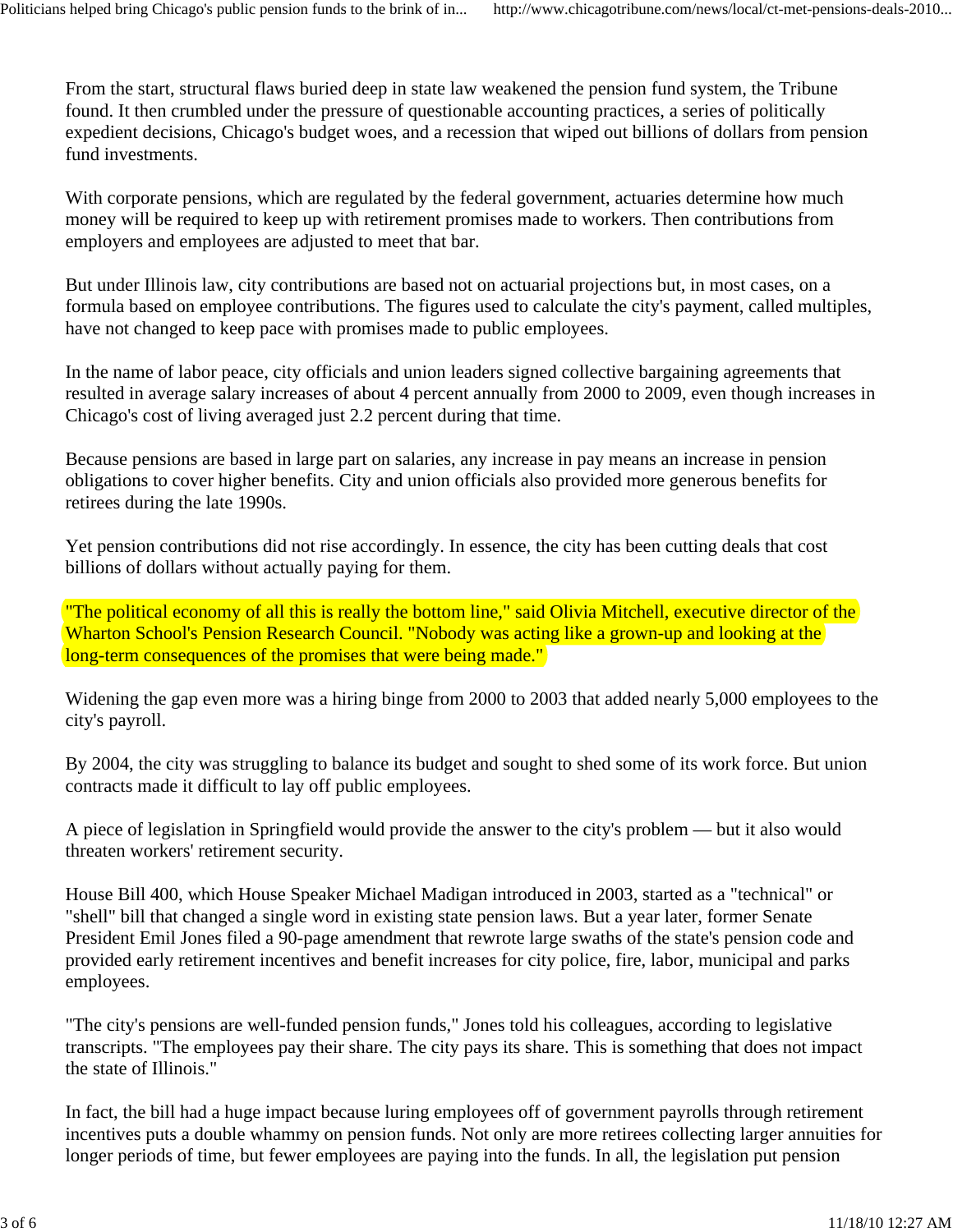funds on the hook for an additional \$456 million in early retirement money.

It also gave the city a pass on more than \$56 million in pension contributions over 10 years.

Saffold said that funds directly linked to the city's budget—police, fire, municipal and labor pensions—have only used early retirement incentives once to trim the work force. He said the city's efforts to cut jobs "have saved the city hundreds of millions of dollars over the the years, and ultimately have reduced the number of potential retirees that will receive benefits through the funds."

In recent months, Daley has called for reforms in the police and firefighters pension funds similar to those enacted last year in Springfield. But, like those changes, the new rules would do virtually nothing to solve the underlying funding crisis. Nor would they help fill the huge financial hole in which the pension funds currently find themselves, because saving from those reforms wouldn't be felt for the next 20 or 30 years.

Union representatives say the problems with the pension funds don't have to do with benefit levels but, rather, inadequate contributions from the city. "It was a series of bad decisions and financial mismanagement, not unlike the parking meters," said Jackson Potter, a staff coordinator for the Chicago Teachers' Union.

The total unfunded liabilities for pensions funded by city taxpayers, meanwhile, now hover around \$20 billion.

But some experts peg the number closer to \$40 billion. That's because current accounting rules allow pension funds to subtract assumed investment earnings from liabilities. Under the rules, most funds assume annual returns of about 8 percent. The actual returns during the past decade have been closer to 4 percent, yet the funds still are able to subtract 8 percent from their unfunded liabilities.

The crushing pension debts have contributed to the downgrading of the city's bond rating by two rating agencies this year, meaning it will cost more to borrow money for big infrastructure projects that help create jobs in a state where unemployment hovers around 10 percent.

#### **Pension holidays now, judgment day to come**

The political horse-trading that has diminished all of the city's pension funds can be viewed most dramatically through the recent history of the Chicago Teachers' Pension Fund.

For decades, the pension was robust, with funding levels sometimes exceeding 100 percent. But by next year the funding level is expected to drop below 60 percent, placing the retirement security of nearly 60,000 active and retired teachers in jeopardy while imperiling the public school budget.

This predicament can be traced to decisions made in the wake of Mayor Richard Daley's takeover of the public school system in 1995.

With help from allies in Springfield, the Daley administration pushed to have the pension code rewritten so property tax money that normally went to pensions would go to Chicago Public Schools coffers. Under the old law, the district's pension bill was slated to be \$93 million in 1995. Instead, it paid just \$10 million.

CPS officials went back to Springfield the following year and had the law changed again. This time, the district would have to put money into the pension only if the fund's level fell below 90 percent.

For the next decade, the district's contribution to the retirement of tens of thousands of public school teachers was zero. In all, the pension holiday cost the teachers fund more than \$1.5 billion from 1995 to 2009,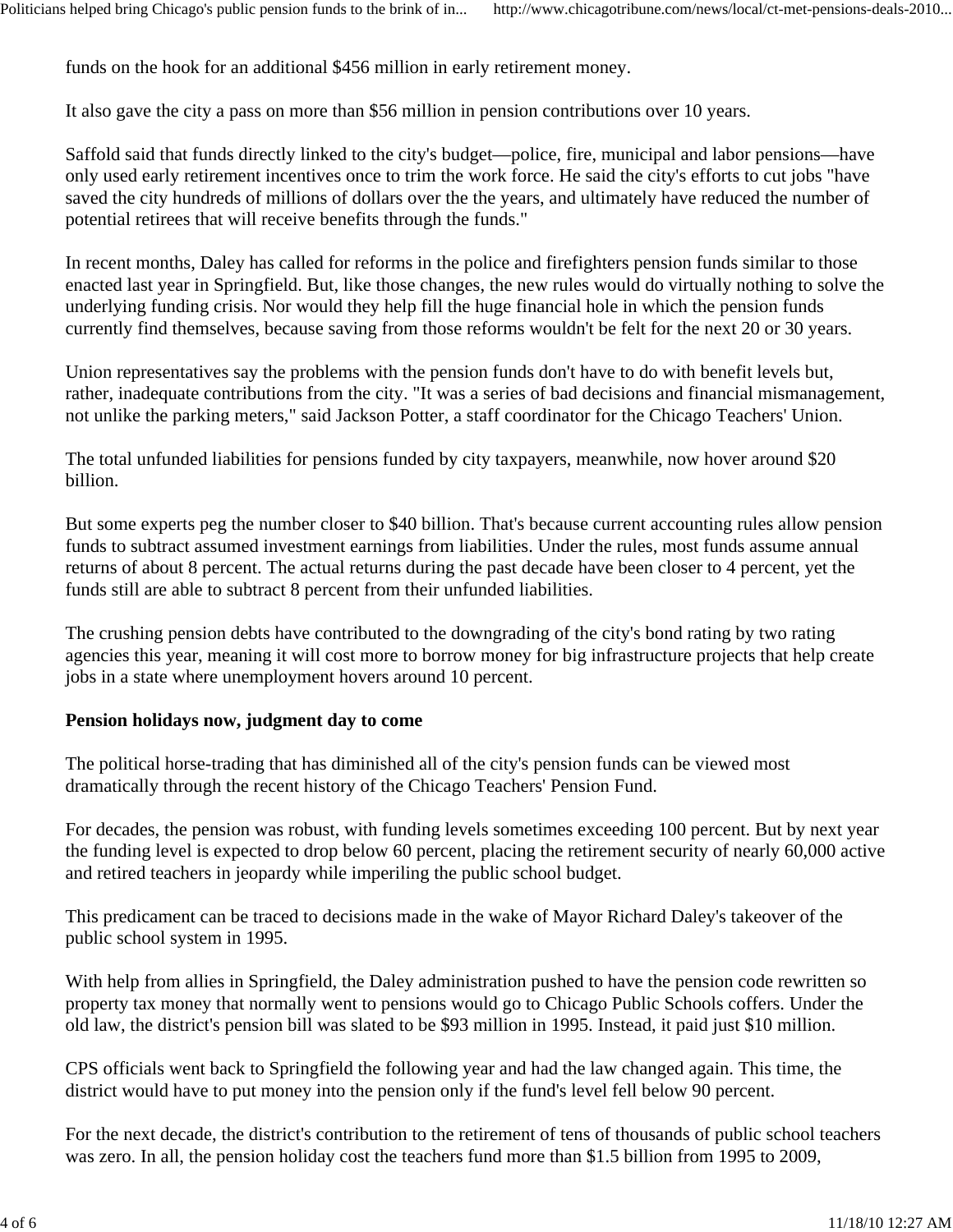according to fund documents. The state was supposed to help soften the blow by contributing to the fund, but that never happened.

At first, the pension fund was able to make up the difference with investment income, thanks in no small part to an overheated stock market fueled by the tech bubble. When that burst in 2000, however, the returns fell. Together with the massive pension holiday and a string of benefits increases averaging about 6.4 percent a year, the pension's funding level started slipping, fund documents show.

In 2004, it dipped below 90 percent for the first time, but because funding is based on results from two years earlier, that milestone didn't affect the district until 2006. That year the school system had to contribute \$36 million to the pension fund. The bill nearly tripled to \$90 million in 2007, and by this year it was \$340 million — an 844 percent increase in just four years.

At the beginning of the 2009 school year, the district's CEO — longtime Daley lieutenant Ron Huberman began working the halls in Springfield, seeking more pension relief. Despite paying nothing toward its workers' retirements for a decade, the schools still faced a huge budget deficit.

"The Board of Education crying poor is akin to someone buying a house and being told that they wouldn't have to pay a thing for 10 years. So for 10 years, the person parties like there's no tomorrow, and when the time comes to pay, (they say) it's too much," said Jay Rehak, who was recently elected to the pension board to represent teachers.

Eventually Huberman found the perfect vehicle for the district's third round of pension relief: the largest rewrite of the state's pension code in decades.

Passed at the 11th hour of the legislative session in April, under the banner of pension reform, the law created a two-tier pension system by capping benefits and increasing the retirement age — but only for new hires. The state constitution forbids diminishing retirement benefits for unionized public employees.

Among the "reforms" inserted into Illinois' 1,400-page pension code was a three-paragraph clause that reduced CPS contributions, giving it a pass on more than \$1.2 billion during the next three years.

The move will save the school district money in the short term, but once the holiday is over, reality will set in again.

"It simply delays the inevitable, which is CPS making its required contributions," said Kevin Huber, the fund's executive director.

Diana Ferguson, the school district's chief financial officer, defended the pension maneuvers, saying the money saved by not paying into the pensions still went to teachers through salary increases and other benefits. "It's not as if we are keeping the money from them," she said.

She said the district has not backed away from its responsibility. "The board," she said, "is committed to paying contributions to the pension fund."

According to documents from the pension fund's actuary, when the holiday ends in 2014, the district will owe the teachers pension fund \$599 million. By 2033, pension contributions will cost more than \$1 billion a year. To reach 90 percent funding by 2059 — as currently required under state law — CPS will need to pay more than \$2 billion a year by 2055.

The pension fund is unlikely to last that long, however. Next year, its funding level is poised to drop below